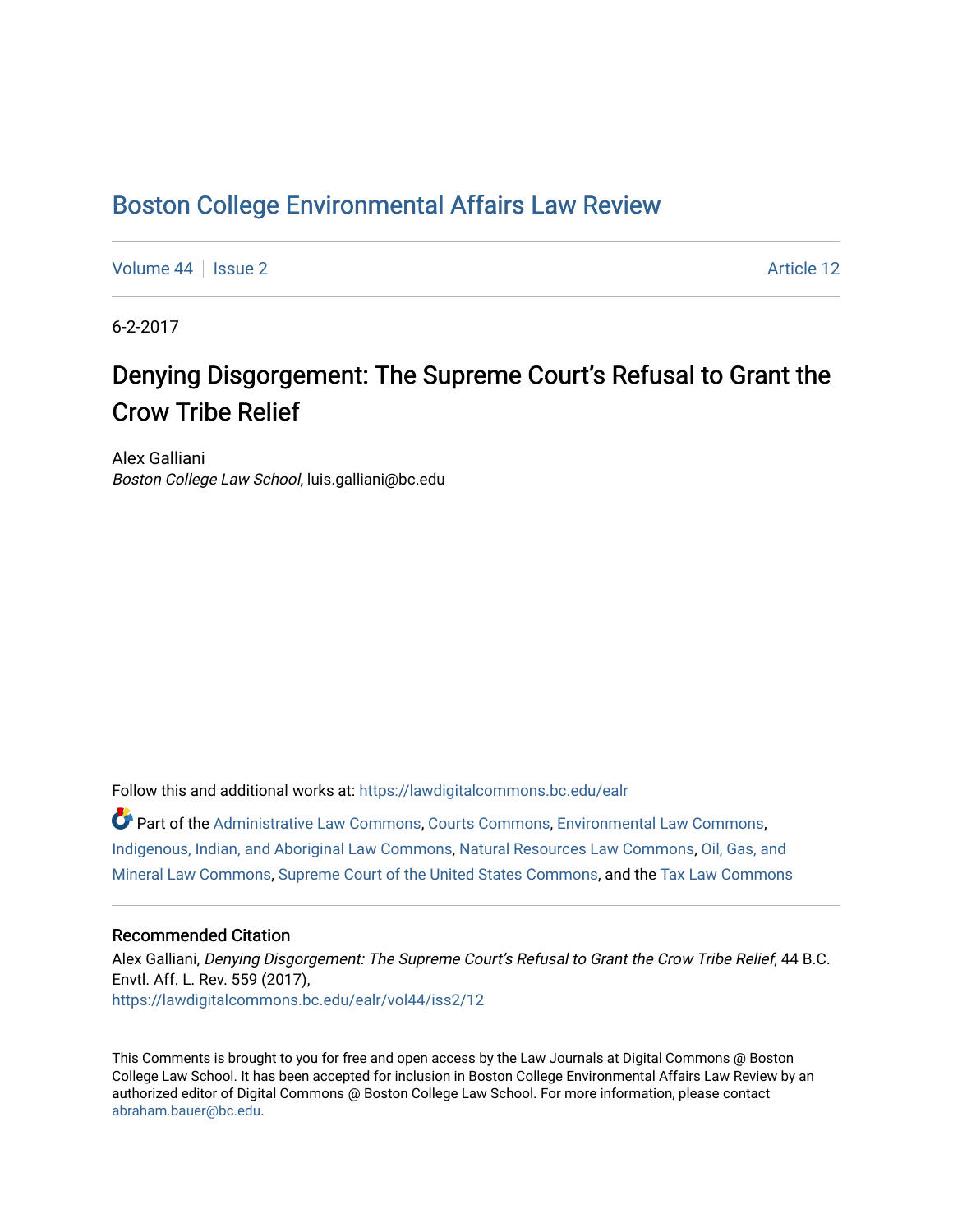## **DENYING DISGORGEMENT: THE SUPREME COURT'S REFUSAL TO GRANT THE CROW TRIBE RELIEF**

## ALEX GALLIANI[\\*](#page-1-1)

**Abstract:** In *Montana v. Crow Tribe of Indians*, the United States Supreme Court declined to award the Crow Tribe of Indians disgorgement of coal taxes collected by Montana from a mining company with operations on the Tribe's reservation. The Supreme Court justified its decision by distinguishing the 1939 Montana Supreme Court case *Valley County v. Thomas*, referencing the precedent set by *Cotton Petroleum Corp. v. New Mexico*, and noting that the Tribe lacked the necessary approval to tax from the Department of the Interior. This Comment argues that the Supreme Court should have granted the Tribe full disgorgement, partial disgorgement, or compensatory damages.

#### <span id="page-1-0"></span>**INTRODUCTION**

<span id="page-1-5"></span>The Crow Tribe of Indians ("Tribe") has lived on the land that is now divided between southeastern Montana and northeastern Wyoming for at least 300 years. [1](#page-1-2) Once as large as thirty-eight million acres, the Tribe's reservation land has shrunk through a series of cessions to the federal government, and today spans [2](#page-1-3).3 million acres in Montana.<sup>2</sup> For decades, the Tribe has struggled with poverty; in 2000, the employment rate among Tribe adults was a mere fifty one percent.<sup>[3](#page-1-4)</sup> Although the Tribe's reservation sits on one of the largest coal reserves in the country, disproportionately high regulatory over-

 <sup>\*</sup> Staff Writer, BOSTON COLLEGE ENVIRONMENTAL AFFAIRS LAW REVIEW, 2016–2017. <sup>1</sup> Brief for the United States at 1, Montana v. Crow Tribe of Indians, 523 U.S. 696 (1998) (No.

<span id="page-1-2"></span><span id="page-1-1"></span><sup>96-1829), 1998</sup> WL 28075; s*ee* INDIAN AFFAIRS: LAWS AND TREATIES 595 (Charles A. Kappler ed.,

<span id="page-1-3"></span><sup>&</sup>lt;sup>2</sup> Crow Tribe of Indians v. United States, 657 F. Supp. 573, 575 (D. Mont. 1985); JOSEPH P. KALT, THE MINING OF CROW NATION COAL: ECONOMIC IMPACT ON THE CROW RESERVATION,BIG HORN COUNTY, AND MONTANA 4 (2014); James R. Bellis, Comment, Crow Tribe v. Montana*: New Limits on State Intrusion into Reservation Rights, New Lessons for State and Tribal Cooperation*, 50 MONT. L.R. 133, 134–35, 136 n.14 (1989). Although purportedly the result of arms-length negotiations, the cessions were likely a result of pressure by the federal government as part of a now-defunct national policy to abolish Indian reservations. Bellis*, supra* not[e 2,](#page-1-0) at 135 n.8*; see infra* note[s 14–](#page-3-0)[15](#page-3-1) and accompanying text.<br><sup>3</sup> KALT, *supra* not[e 2,](#page-1-0) at 4; U.S. CENSUS BUREAU, POPULATION GROUP: CROW ALONE (C83-

<span id="page-1-4"></span>C86), https://www.census.gov/aian/census\_2000/census\_2000\_data\_for\_539\_tribes.html [https:// perma.cc/ACL6-3UEC] (to generate this information set table as "Selected Social Characteristics," select "Crow" for tribe, then click "Go").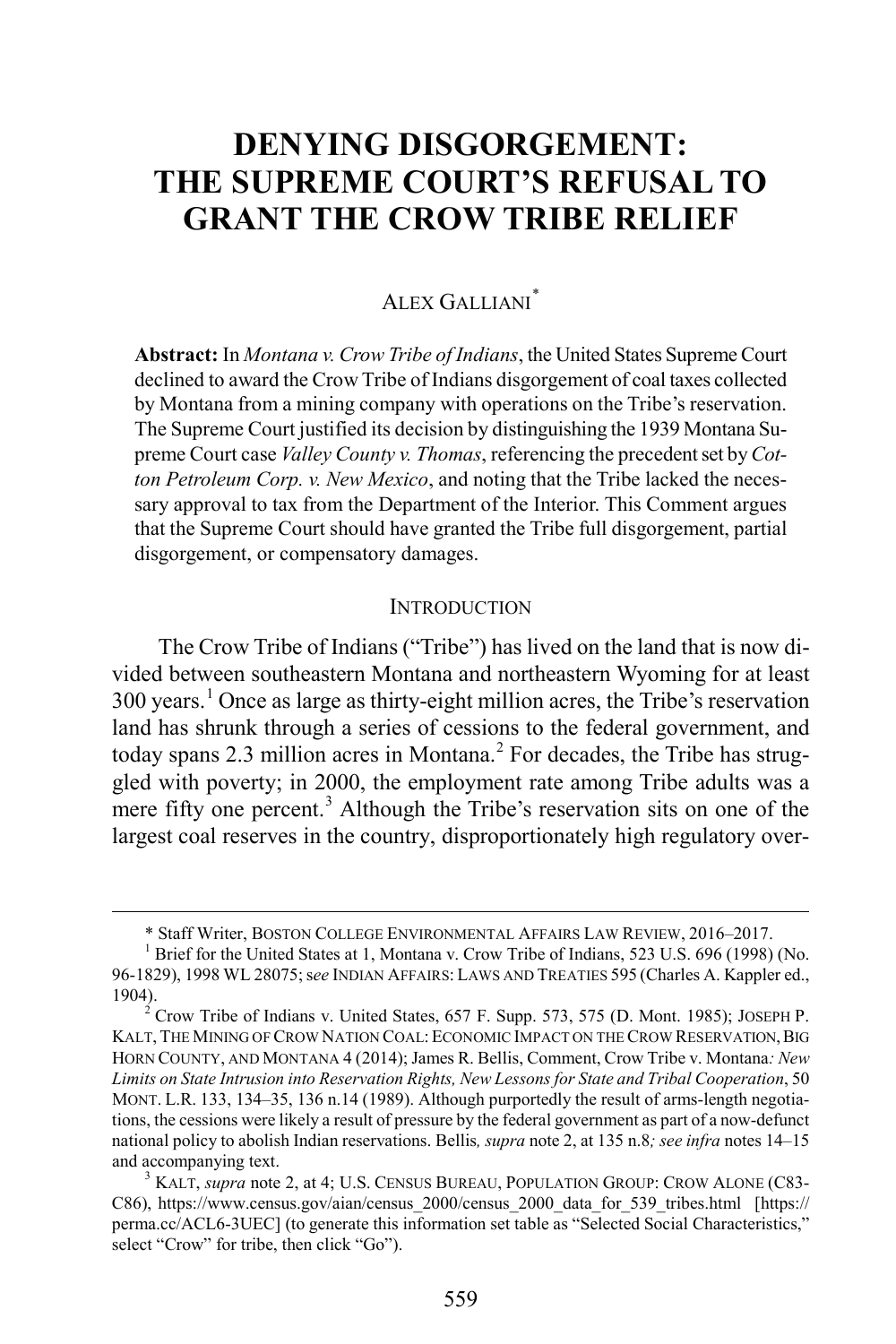<span id="page-2-8"></span>sight and permitting requirements control mining of reservation coal, resulting in additional complexity at every stage of the mining process.[4](#page-2-0)

In 1972, the Tribe entered into a lease with Westmoreland Resources, Inc. ("Westmoreland"), a non-Indian mining company.<sup>[5](#page-2-1)</sup> The lease enabled Westmoreland to mine coal beneath an area of the reservation held in trust for the Tribe by the federal government ("the Strip"), in return for royalties paid by Westmoreland to the Tribe.<sup>[6](#page-2-2)</sup> A dispute between the Tribe, Westmoreland, and Montana over taxation rights stemming from the lease led to nearly 20 years of litigation.<sup>[7](#page-2-3)</sup>

In 1975, Montana imposed statewide taxes on coal mining, which applied to Westmoreland's operations on the Strip.<sup>[8](#page-2-4)</sup> Shortly thereafter, the Tribe attempted to pass its own tax on Westmoreland's activities, but the U.S. Depart-ment of the Interior ("DOI") denied the Tribe's tax.<sup>[9](#page-2-5)</sup> The United States Court of Appeals for the Ninth Circuit held that federal law preempted Montana's taxes, and so the Tribe was due the taxes Westmoreland would have paid to Montana after 1983.<sup>[10](#page-2-6)</sup> The United States Supreme Court summarily affirmed that decision and awarded the Tribe the post-1982 taxes. [11](#page-2-7) However in 1998, in *Montana v. Crow Tribe of Indians*, the Supreme Court denied the Tribe's claim

<span id="page-2-0"></span> $\overline{4}$  KALT, *supra* not[e 2,](#page-1-0) at 2; William A. White, *The Industry Perspective: The Pros and Cons of Mineral Development in Indian County*, 1988 NAT. RES. DEV. INDIAN COUNTRY 1, 2; Terry L. Anderson & Shawn Regan, *The War on Coal Is Punishing Indian Country: Washington Rules Prevent Tribes Across the West from Developing Resources That Could Lift Them Out of Poverty*, WALL ST.J. (Oct. 13, 2013, 7:44 PM), http://www.wsj.com/articles/SB10001424052702304906704579111030 189700024 [https://perma.cc/JA4U-TW5Y]. The Crow Tribe's reservation coal reserves were valued at \$3.3 million per capita in 1995, but the Tribe earns just a 0.01% annual rate of return. Terry L. Anderson, *How the Government Keeps Indians in Poverty*, PROP. & ENV'T RES. CTR. (Nov. 22, 1995), http://www.perc.org/articles/how-government-keeps-indians-poverty [https://perma.cc/P2LW-7BCT].

<span id="page-2-3"></span><span id="page-2-2"></span><span id="page-2-1"></span><sup>&</sup>lt;sup>5</sup> Montana v. Crow Tribe of Indians (*Crow Tribe*), 5[23](#page-4-0) U.S. 696, 701 (1998).<br>
<sup>6</sup> *Id.*; see infra note 23 and accompanying text.<br>
<sup>7</sup> *Crow Tribe*, 523 U.S. at 719 (holding that the Tribe was not entitled to the taxes Montana post-1982); Montana v. Crow Tribe of Indians, 484 U.S. 997, 997 (1988) (mem.) (summarily affirming the Ninth Circuit's decision to award the Tribe the taxes collected by Montana pre-1983); Crow Tribe of Indians v. Montana (*Crow IV)*, 92 F.3d 826, 830 (9th Cir. 1996) (awarding the Tribe the taxes held by Montana post-1982); Crow Tribe of Indians v. Montana (*Crow III*), 969 F.2d 848, 849 (9th Cir. 1992) (refusing to grant Montana's motion to dismiss the Tribe's claim to the post-1982 taxes); Crow Tribe of Indians v. Montana (*Crow II*), 819 F.2d 895, 903 (9th Cir. 1987) (finding that Montana's taxes were preempted by federal law, and that the Tribe was entitled to the taxes collected by Montana pre-1983); Crow Tribe of Indians v. Montana (*Crow I*), 650 F.2d 1104, 1117 (9th Cir. 1981) (declining to grant Montana's motion to dismiss the Tribe's claim to the pre-1983 taxes). For consistency, this Comment describes this case's complicated procedural history using the same short citation case names as appear in the final United States Supreme Court decision. *See Crow Tribe*, 523 U.S. at 704, 706, 708, 712.<br>
<sup>8</sup> Crow Tribe, 523 U.S. at 702; see infra note [24](#page-4-1) and accompanying text.<br>
<sup>9</sup> Crow Tribe, 523 U.S. at 702–03; see infra notes [25](#page-4-2)[–27](#page-4-3) and accompanying text.<br>
<sup>10</sup> Crow II, 819 F.2d at 899 n.2;

<span id="page-2-4"></span>

<span id="page-2-6"></span><span id="page-2-5"></span>

<span id="page-2-7"></span>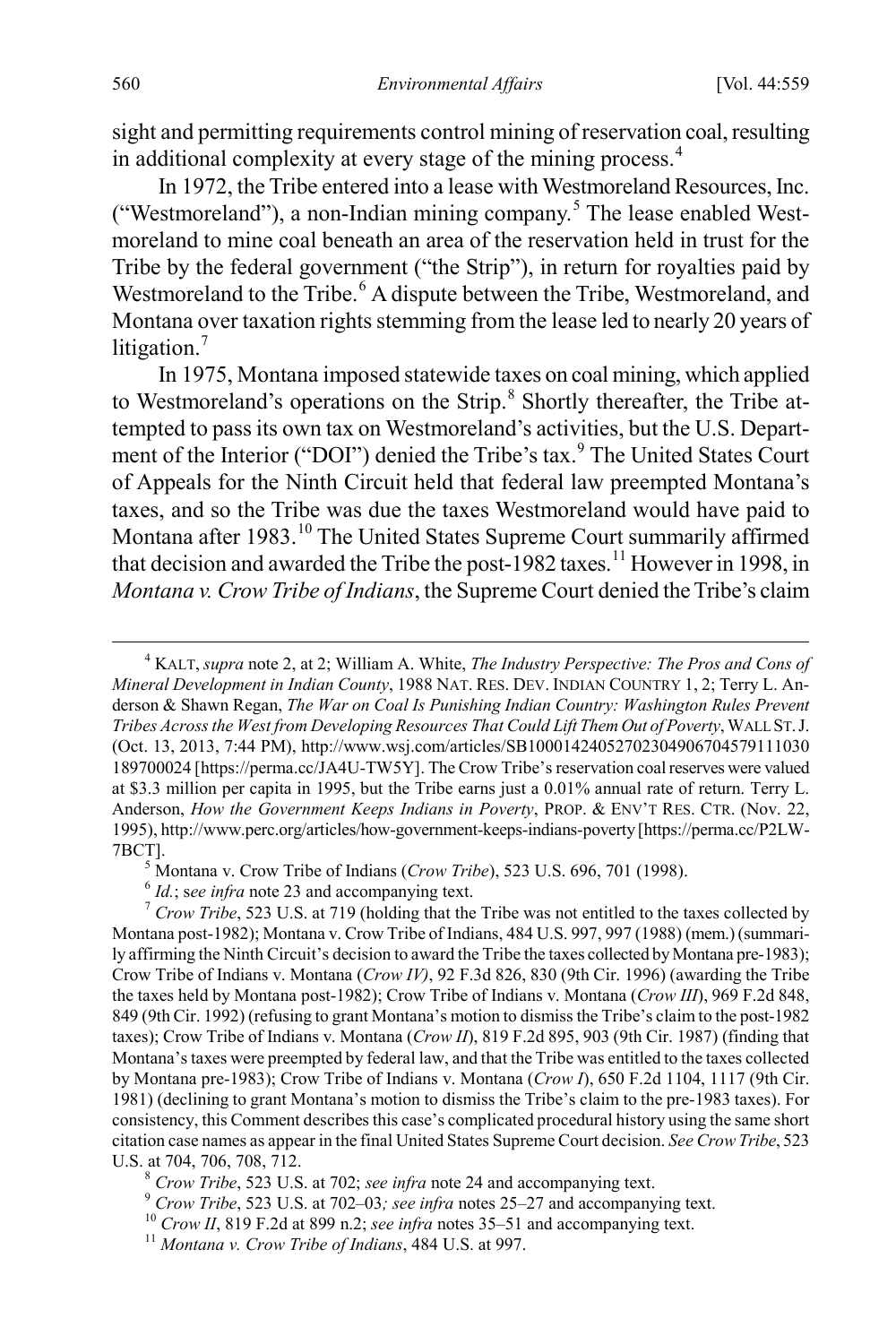to full disgorgement of the pre-1983 taxes paid by Westmoreland to Montana.[12](#page-3-2) This Comment argues that given the Court's previous award of the post-1982 taxes and the underlying federal policy favoring economic development, the Supreme Court should have granted the Tribe full disgorgement, partial disgorgement, or compensatory damages.<sup>[13](#page-3-3)</sup>

#### <span id="page-3-1"></span><span id="page-3-0"></span>I. FACTS AND PROCEDURAL HISTORY

During the late nineteenth and early twentieth centuries, the federal government controlled Indian property rights through an allotment program, which awarded parcels to individual Indians rather than to tribes collectively.<sup>[14](#page-3-4)</sup> By discouraging communal ownership of land by Indians, the allotment program was designed to assimilate Indians into mainstream culture and open land to white settlers.<sup>15</sup> The Indian Reorganization Act of 1934 ("IRA") represented the federal government's repudiation of allotment.<sup>[16](#page-3-6)</sup> Congress effectuated the IRA as a general scheme, which was complemented in the specific context of mining through the Indian Mineral Leasing Act of 1938 ("IMLA").<sup>[17](#page-3-7)</sup> The IM-LA expressly granted tribes the authority to execute mineral leases with non-Indian lessees, subject to approval by the DOI.<sup>[18](#page-3-8)</sup> By granting tribes control over mineral leases, Congress sought to revitalize tribal self-government.<sup>[19](#page-3-9)</sup> And by removing the technical requirements and complicated procedures that

<sup>&</sup>lt;sup>12</sup> Crow Tribe, 523 U.S. at 719; see infra notes [96](#page-11-0)[–102](#page-11-1) and accompanying text.<br><sup>13</sup> See infra notes [103](#page-11-2)[–129](#page-14-0) and accompanying text.<br><sup>14</sup> See, e.g., Harjo v. Kleppe, 420 F. Supp. 1110, 1121–22 (D.D.C. 1976) (describing the

<span id="page-3-4"></span><span id="page-3-3"></span><span id="page-3-2"></span>allotment program); Scott Gould, *The Consent Paradigm: Tribal Sovereignty at the Millennium*, 96 COLUM. L. REV. 809, 811–12 (1996) (describing allotment programs, specifically the Dawes Act of 1887).

<span id="page-3-5"></span><sup>15</sup> *See, e.g*., Gould, *supra* not[e 14,](#page-3-0) at 811–12 (noting that the federal government pursued allotment as a mechanism to assimilate "tribal Indians into mainstream culture"); Mark D. Poindexter, Note, *Of Dinosaurs and Indefinite Land Trusts: A Review of Individual American Indian Property Rights Amidst the Legacy of Allotment*, 14 B.C. THIRD WORLD L.J. 53, 54 (1994) (noting that the federal government pursued allotment as a mechanism to "create more assimilation of the individual American Indian into the 'dominant' culture").<br><sup>16</sup> 25 U.S.C. § 5101 (2012). The IRA ended allotment by declaring that, "no land of any Indian

<span id="page-3-6"></span>reservation, created or set apart by treaty or agreement with the Indians, Act of Congress, Executive order, purchase, or otherwise, shall be allotted in severalty to any Indian." *Id. See generally* Judith Resnik, *Dependent Sovereigns: Indian Tribes, States, and the Federal Courts*, 56 U.CHI.L.REV. 671, 712 (1989) (discussing other aspects of the IRA, including model constitutions offered to Tribes by

<span id="page-3-8"></span><span id="page-3-7"></span><sup>&</sup>lt;sup>17</sup> *Crow I*, 650 F.2d at 1112–13.<br><sup>18</sup> 25 U.S.C. § 396a ("[U]n-allotted lands within any Indian reservation or lands owned by any tribe . . . may . . . be leased for mining purposes . . . for terms not to exceed ten years and as long thereafter as minerals are produced in paying quantities.").<br><sup>19</sup> *Crow I*, 650 F.2d at 1112. During the allotment period, the federal government largely con-

<span id="page-3-9"></span>trolled mining leases without Indian consent. *Id.* at 1112 n.11*.*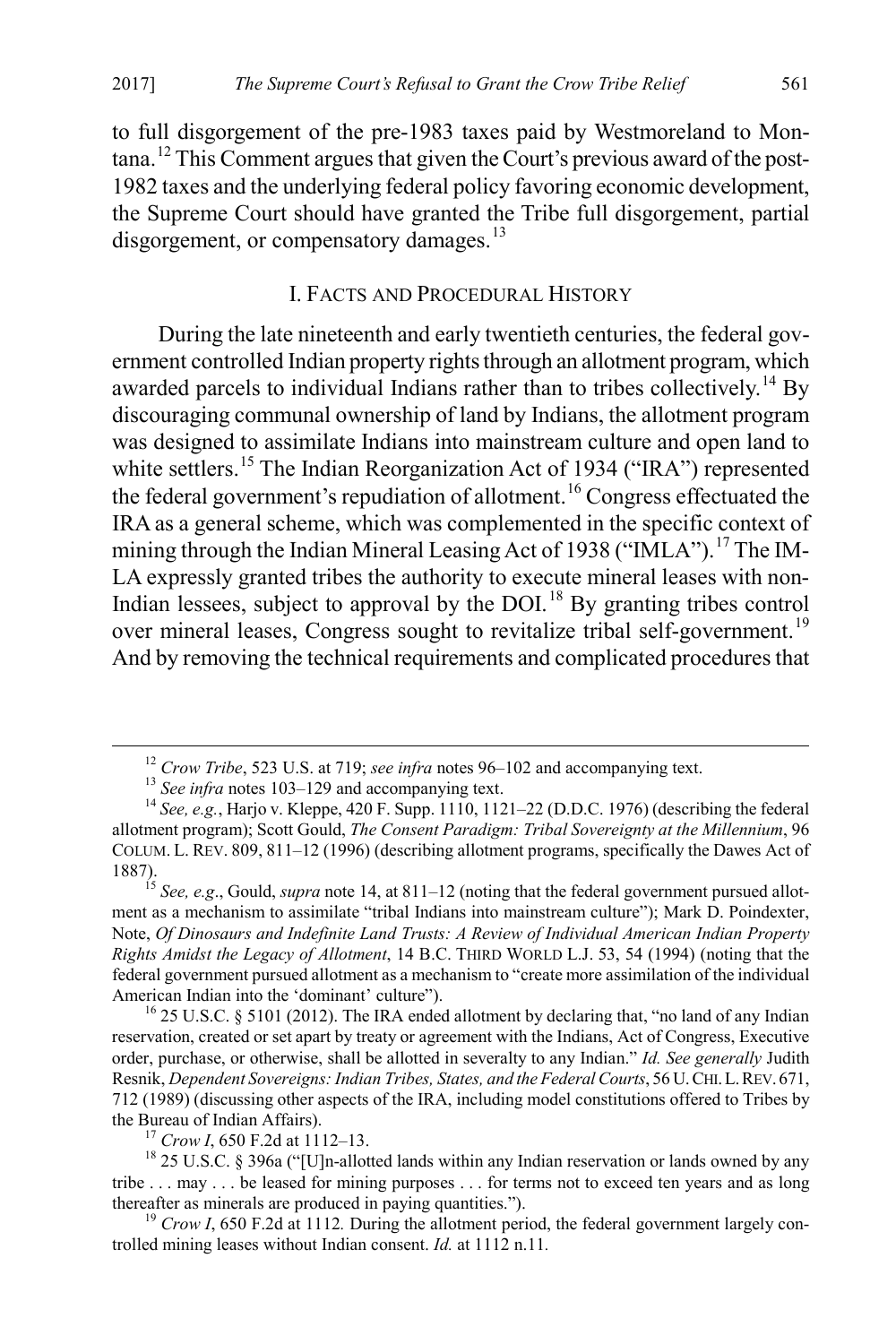<span id="page-4-16"></span>previously deprived Indians of considerable revenue, Congress encouraged tribal economic development.[20](#page-4-4)

<span id="page-4-1"></span><span id="page-4-0"></span>In 1904, the Tribe ceded the Strip, approximately 1,137,500 acres of res-ervation land, to the United States.<sup>[21](#page-4-5)</sup> Although the federal government conveyed the surface land on the Strip to non-Indian homesteaders, it retained the subsurface mineral rights in trust for the Tribe.<sup>[22](#page-4-6)</sup> In 1972, the Tribe entered into a coal-mining lease with Westmoreland for coal underneath the Strip.<sup>[23](#page-4-7)</sup> In 1975, Montana imposed both a severance tax and a gross proceeds tax on all coal produced statewide, including Westmoreland's activities on the Strip.<sup>[24](#page-4-8)</sup> Six months later, the Tribe set forth its own tax on any coal mined within the boundaries of the reservation, imposing an additional tax on Westmoreland.<sup>[25](#page-4-9)</sup> Under the Tribe's own constitution, any proposed taxes required approval by the DOI.<sup>[26](#page-4-10)</sup> Based on its interpretation of the Tribe's constitution, the DOI approved the Tribe's tax as applied to coal under the reservation, but "disapproved the tax to the extent that it applied to the Crow Tribe's coal in [the Strip]." $^{27}$  $^{27}$  $^{27}$ 

## <span id="page-4-15"></span><span id="page-4-3"></span><span id="page-4-2"></span>A. Crow I*: The Tribe Brings Suit for Disgorgement of the Post-1982 Taxes Collected by Montana*

In 1978, the Tribe brought a federal action against Montana, seeking de-claratory and injunctive relief against the State's taxes.<sup>[28](#page-4-12)</sup> The Tribe argued that the Montana state taxes were preempted by the IMLA.<sup>[29](#page-4-13)</sup> Montana moved to dismiss for failure to state a claim upon which relief could be granted, and the United States District Court for the District of Montana granted the State's mo-tion.<sup>[30](#page-4-14)</sup> On appeal, the United States Court of Appeals for the Ninth Circuit reversed the District Court's decision and held that if proved, the Tribe's allega-

<span id="page-4-7"></span><span id="page-4-6"></span><span id="page-4-5"></span><span id="page-4-4"></span><sup>&</sup>lt;sup>20</sup> *Id.* at 1112–13.<br><sup>21</sup> Crow Tribe, 523 U.S. at 700 (1998); see supra note [2](#page-1-0) and accompanying text.<br><sup>22</sup> Crow Tribe, 523 U.S. at 700; Crow *I*, 650 F.2d at 1107.<br><sup>23</sup> Crow Tribe, 523 U.S. at 701. At the time, the Trib highest in the nation. Crow Tribe of Indians v. United States, 657 F. Supp. 573, 587 (D. Mont. 1985). Through October 1983, the Tribe had received approximately \$17,877,126 in royalties. *Id.* at 588. <sup>24</sup> *Crow Tribe*, 523 U.S. at 702; *Crow I*, 650 F.2d at 1107–08. Because Westmoreland was en-

<span id="page-4-8"></span>gaged in surface mining of high-quality coal, it was required to pay the highest severance tax rate. *Crow I*, 650 F.2d at 1107; White, *supra* note [4,](#page-2-8) at 8. The Crow Tribe submitted evidence that the effective rate of Montana's taxes was roughly thirty-three percent, whereas Montana stated that the effective rate was between twenty-one and twenty-two percent. *Crow II*, 819 F.2d at 899 n.2. 25 *Crow Tribe*, 523 U.S. at 702–03. The Tribe's severance tax was equal to twenty-five percent of

<span id="page-4-12"></span><span id="page-4-11"></span><span id="page-4-10"></span><span id="page-4-9"></span>the value of coal mined by the Tribe's lessees. *Crow I*, 650 F.2d at 1107–08.<br>
<sup>26</sup> *Crow Tribe*, 523 U.S. at 703.<br>
<sup>27</sup> *Id.* <sup>28</sup> *Id.* at 704.<br>
<sup>29</sup> *Id.* <sup>30</sup> *Id*.

<span id="page-4-14"></span><span id="page-4-13"></span>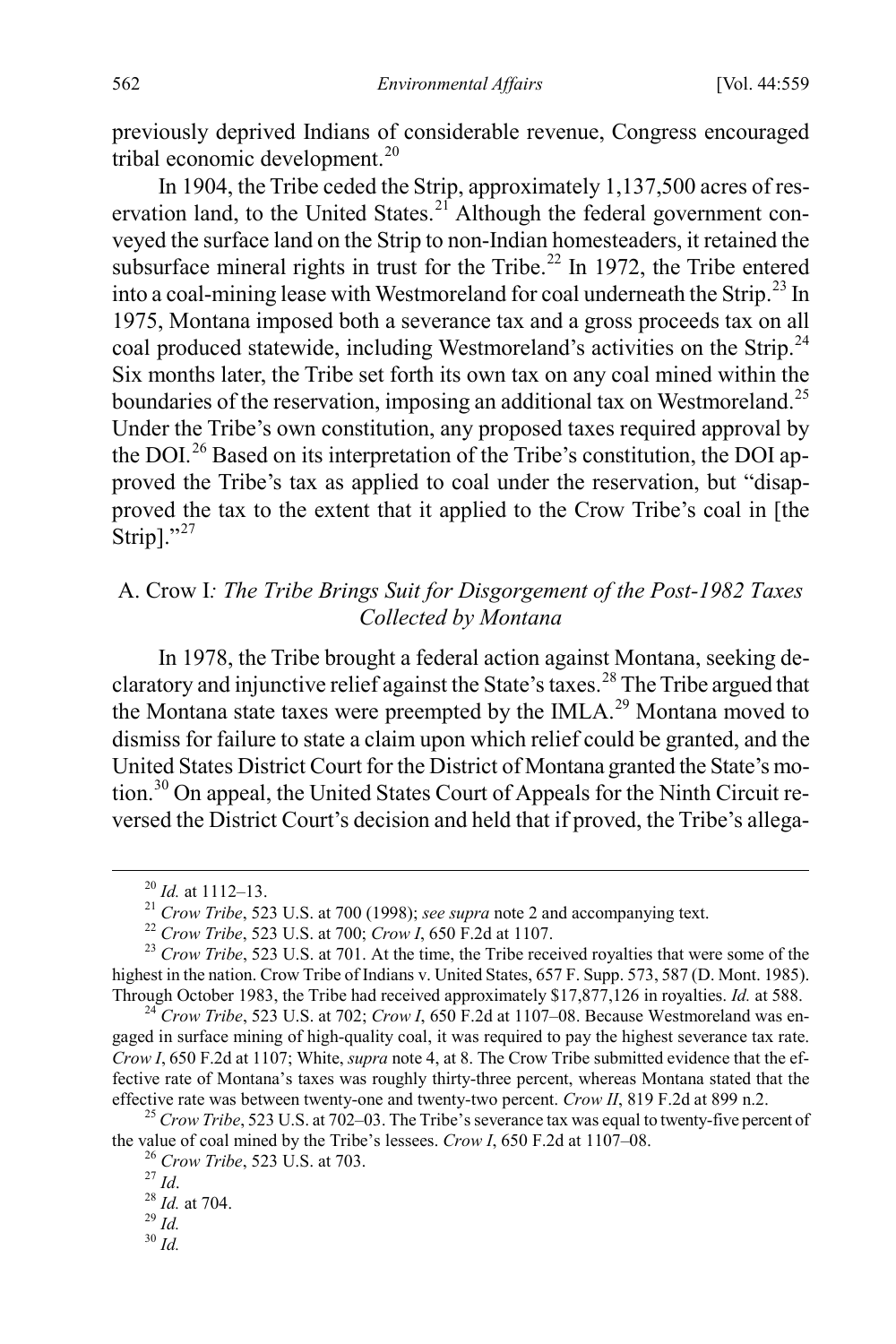tions could show that Montana's taxes were preempted for conflicting with the IMLA $31$ 

Following the Ninth Circuit's reversal of the District Court, but before further proceedings to determine whether Montana's taxes were actually preempted, the Tribe and Westmoreland together filed a motion for West-moreland to deposit severance tax payments into the District Court's registry.<sup>[32](#page-5-2)</sup> The motion requested that rather than Westmoreland pay the taxes to Montana, the court hold the severance tax payments until the dispute regarding Mon- $\tan a$ 's ability to tax the Strip was resolved.<sup>[33](#page-5-3)</sup> In 1983, the District Court granted the motion, and Westmoreland thereafter paid taxes into the court's regis- $try.<sup>34</sup>$  $try.<sup>34</sup>$  $try.<sup>34</sup>$ 

#### <span id="page-5-11"></span><span id="page-5-10"></span><span id="page-5-0"></span>B. Crow II*: The Ninth Circuit Awards the Tribe the Pre-1983 Taxes*

The trial to determine whether the Tribe was entitled to the post-1982 taxes began in 1984.[35](#page-5-5) The District Court held that Montana's taxes were not preempted by the IMLA, but the Ninth Circuit again reversed.<sup>[36](#page-5-6)</sup> The Ninth Circuit explained that the proper inquiry was whether the Tribe could demonstrate that Montana's taxes interfered with the policies underlying the IMLA, and if so, Montana's taxes would be preempted unless the State's interests nonetheless justified the assessment of the taxes.<sup>[37](#page-5-7)</sup> The court reasoned that this preemption analysis should be colored by Congress's "firm federal policy of promoting tribal self-sufficiency and economic development."<sup>[38](#page-5-8)</sup>

The Ninth Circuit first determined that because the State's taxes had a negative impact on the coal's marketability, the taxes interfered with tribal and therefore federal interests.<sup>[39](#page-5-9)</sup> The court then reviewed the legitimacy of Montana's interest in taxing Westmoreland, focusing on the relationship between

<sup>36</sup> Crow II, 819 F.2d at 898–903; Crow Tribe of Indians v. Montana, 657 F. Supp. at 591–94.<br><sup>37</sup> Crow II, 819 F.2d at 898, 900.<br><sup>38</sup> Id. at 898; Crow I, 650 F.2d at 1108–09.<br><sup>39</sup> Crow II, 819 F.2d at 898–900. An economic

<span id="page-5-9"></span><span id="page-5-8"></span><span id="page-5-7"></span>tana's coal tax drove buyers to Wyoming. *Id.* at 899. Before the taxes were imposed in 1975, Montana produced 40.6% of Northern Great Plains coal, while Wyoming produced 43.8%. *Id.* In each subsequent year, Montana lost as Wyoming gained, to the point that in 1982 Montana produced 18.2% while Wyoming produced 69.5%. *Id.* Although Montana argued that the change was the result of supply and demand theory, the court found that the taxes imposed was the component that differed the most between Montana and Wyoming. *Id.*

<span id="page-5-12"></span>

<span id="page-5-3"></span><span id="page-5-2"></span><span id="page-5-1"></span><sup>&</sup>lt;sup>31</sup> *Crow I*, 650 F.2d at 1115.<br><sup>32</sup> *Crow Tribe*, 523 U.S. at 705.<br><sup>33</sup> *Id.* <sup>34</sup> *Id.* In 1987, the District Court also allowed Westmoreland to pay the gross proceeds tax into the court's registry. *Id.* 

<span id="page-5-6"></span><span id="page-5-5"></span><span id="page-5-4"></span><sup>&</sup>lt;sup>35</sup> *Id.* at 706. Before court proceedings began, the United States intervened on the Tribe's behalf as trustee of the coal taxed by Montana. *Id.* at 705–06.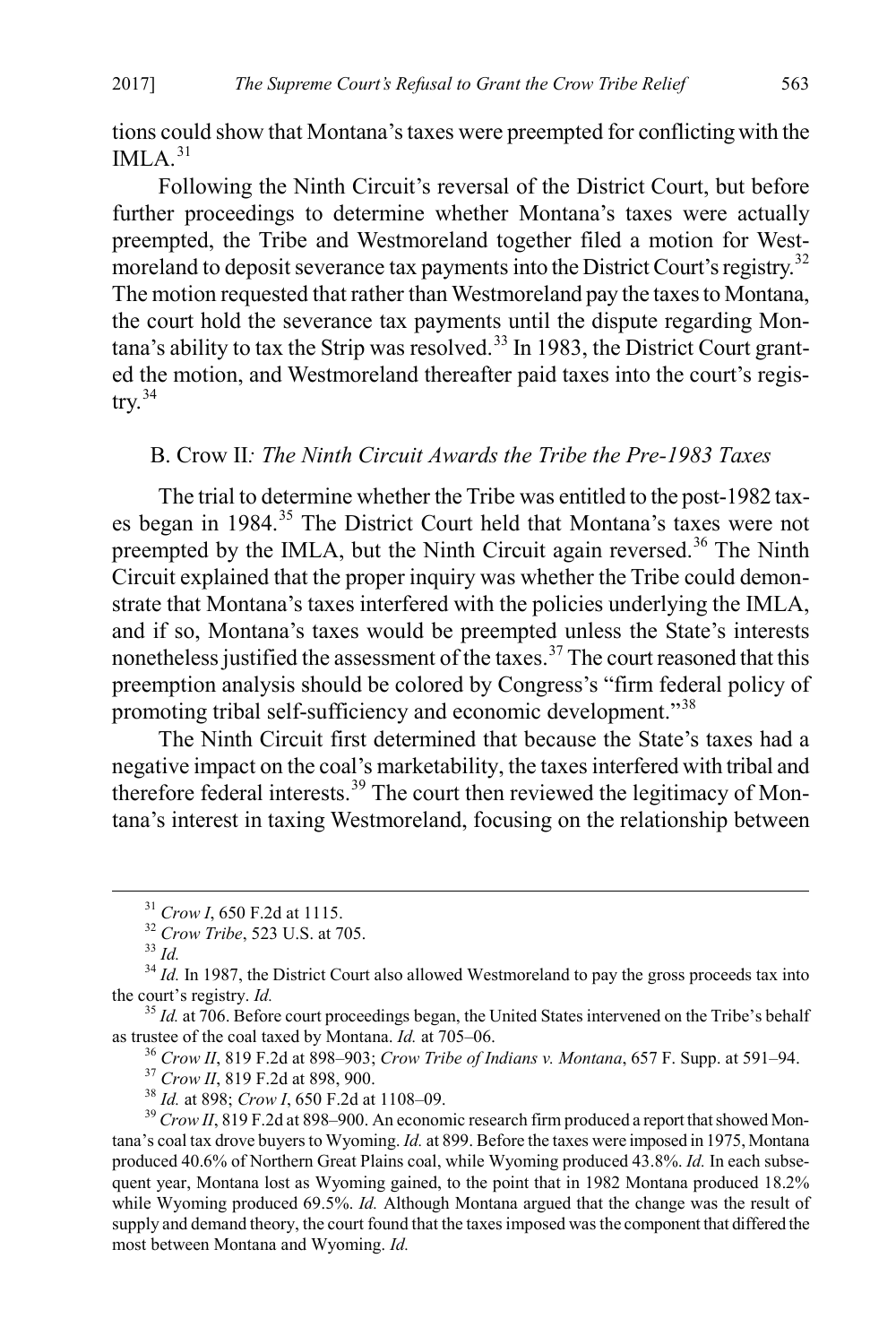<span id="page-6-14"></span>the taxes and the furtherance of those interests.<sup>[40](#page-6-2)</sup> Montana argued that the additional government services required by the activity of mining itself, as well as the costs of rectifying pollution from the mining, justified assessment of the taxes.[41](#page-6-3) Assuming *arguendo* the legitimacy of Montana's interests, the Ninth Circuit explained that the coal taxes must still be narrowly tailored to support those interests.[42](#page-6-4) Because the court found that the state's taxes were excessively high and beyond a rate necessary to serve its proffered interests, the Ninth Circuit held that Montana's taxes were preempted.[43](#page-6-5) Upon Montana's appeal, the United States Supreme Court summarily affirmed the Ninth Circuit's deci- $sin<sup>44</sup>$  $sin<sup>44</sup>$  $sin<sup>44</sup>$ 

<span id="page-6-1"></span>Following the Supreme Court's summary affirmation in 1988, the Tribe sought an order directing the release of the post-1982 taxes from the District Court's registry.[45](#page-6-7) Montana did not object to the release of funds, but Westmoreland did.[46](#page-6-8) Westmoreland argued that neither Montana nor the Tribe were entitled to the funds in the District Court's registry, and so the funds were due back to Westmoreland.<sup>[47](#page-6-9)</sup> Under that theory, Montana could not receive the post-1982 taxes because the Ninth Circuit had ruled that the State's taxes were preempted.[48](#page-6-10) And the Tribe was also ineligible to receive the funds because it lacked proper approval by the DOI to tax.<sup> $49$ </sup> The District Court rejected West-moreland's arguments and awarded the post-1982 taxes to the Tribe.<sup>[50](#page-6-12)</sup> The District Court explained that Westmoreland's argument against the Tribe failed, because the Ninth Circuit's reasoning implied that the tax approved by the DOI for the "reservation proper" also covered the Strip, and the DOI erred in deciding otherwise. $51$ 

<span id="page-6-0"></span>

<span id="page-6-3"></span><span id="page-6-2"></span><sup>&</sup>lt;sup>40</sup> *Id.* at 900.<br><sup>41</sup> *Id.* In *Crow I*, the court described this as the phenomenon of an "energy boomtown," wherein large mining projects in rural areas require infrastructure such as roads and utilities. *Crow I*, 650 F.2d at 1114. 42 *Crow II*, 819 F.2d at 901. <sup>43</sup> *See id.* at 901–02. The court found that fifty percent of all revenues Montana collected from the

<span id="page-6-5"></span><span id="page-6-4"></span>severance tax statute were allocated to a state permanent trust fund. *Id.* at 901. Between nineteen percent and thirty percent of payments from the severance tax went to the state general fund. *Id.* Neither use was dedicated to either mining or environmental purposes. *Id.* <sup>44</sup> *Montana v. Crow Tribe of Indians*, 484 U.S. at 997; *see Crow Tribe*, 523 U.S. at 714 n.14

<span id="page-6-7"></span><span id="page-6-6"></span><sup>(</sup>quoting Anderson v. Celebrezze, 460 U.S. 780, 784–85 n.5 (1983)) ("A summary disposition affirms only the judgment of the court below, and no more may be read into our action than was essential to sustain the judgment.").<br>
<sup>45</sup> Crow Tribe, 523 U.S. at 706; see supra note[s 32](#page-5-10)[–34](#page-5-11) and accompanying text.<br>
<sup>46</sup> Crow Tribe, 523 U.S. at 706.<br>
<sup>47</sup> Id.<br>
<sup>48</sup> Id.; see supra note[s 39](#page-5-12)[–44](#page-6-1) and accompanying text.<br>
<sup>49</sup> Crow Trib

<span id="page-6-8"></span>

<span id="page-6-10"></span><span id="page-6-9"></span>

<span id="page-6-11"></span>

<span id="page-6-12"></span>

<span id="page-6-13"></span>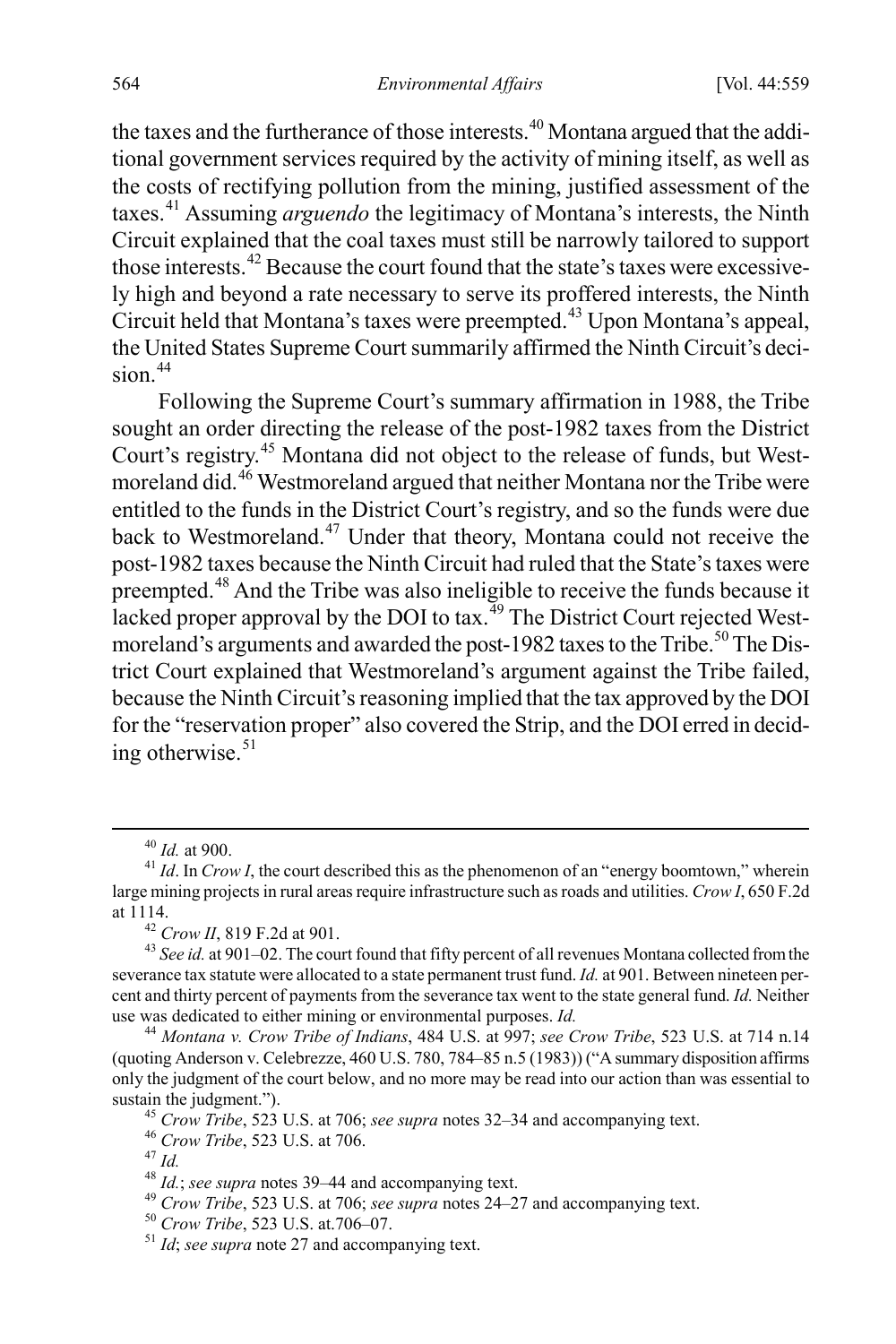### C. Crow III*: The Tribe Brings Suit for Disgorgement of the Pre-1983 Taxes Collected By Montana*

By this point in time, the Tribe had won the post-1982 taxes paid by Westmoreland.<sup>[52](#page-7-0)</sup> The Tribe then filed a complaint against Montana to separately obtain the taxes paid directly by Westmoreland to Montana between 1975, when the Montana's coal mining tax took effect, and 1982, when West-moreland began paying into the District Court's registry.<sup>[53](#page-7-1)</sup> The Tribe argued that because *Crow II* established that Montana had illegally collected taxes from Westmoreland between 1972 and 1982, it would be unjust to allow the State to retain the pre-1983 taxes.<sup>[54](#page-7-2)</sup> Montana moved for a summary judgment based on a lack of privity between the Tribe and the State, but the District Court denied Montana's motion, and the Ninth Circuit ultimately dismissed the State's appeal.<sup>[55](#page-7-3)</sup>

#### D. Crow IV*: The Ninth Circuit Awards the Tribe the Post-1982 Taxes*

The full trial to determine whether the Tribe was entitled to disgorgement of the pre-1983 taxes paid by Westmoreland to Montana commenced in 1994.<sup>[56](#page-7-4)</sup> The District Court found that because Westmoreland, not the Tribe, had paid the taxes to Montana, the Tribe lacked privity to recover the taxes from Montana. [57](#page-7-5) The District Court further emphasized that Montana, not the Tribe, had provided infrastructure on the Strip.<sup>[58](#page-7-6)</sup> Finally the District Court reasoned that because the Tribe lacked DOI approval to tax Westmoreland, the Tribe never would have collected taxes from Westmoreland, even if Montana had not taxed Westmoreland.<sup>[59](#page-7-7)</sup> Therefore the District Court denied the Tribe's claim to full disgorgement.<sup>[60](#page-7-8)</sup>

On appeal, the Ninth Circuit again reversed the District Court, and fully disgorged the pre-1983 taxes to the Tribe.<sup>[61](#page-7-9)</sup> The Ninth Circuit reasoned that taken together, its holdings in *Crow II* and *Crow III* mandated full disgorge-

<span id="page-7-10"></span>

<span id="page-7-1"></span><span id="page-7-0"></span><sup>&</sup>lt;sup>52</sup> *Crow Tribe*, 523 U.S. at.707.<br><sup>53</sup> *See id*. Between 1976 and 1982 Montana collected more than fifty-eight million dollars from Westmoreland. *Id.* 

<span id="page-7-4"></span><span id="page-7-3"></span><span id="page-7-2"></span>Westmoreland. *Id.* <sup>54</sup> *Id.* <sup>55</sup> *Id.* at 708–09; *Crow III*, 969 F.2d at 848–49. Montana argued that any right to a refund of the taxes collected belonged to Westmoreland, as the entity that paid the taxes, and not the Tribe. *Crow* 

<span id="page-7-6"></span><span id="page-7-5"></span>

<sup>&</sup>lt;sup>56</sup> Crow Tribe, 523 U.S. at 709.<br><sup>57</sup> Crow *IV*, 92 F.3d at 828–29.<br><sup>58</sup> *Id.* at 829–30; see supra not[e 41](#page-6-14) and accompanying text.<br><sup>59</sup> Crow *IV*, 92 F.3d at 830.<br><sup>60</sup> Crow Tribe, 523 U.S. at 711.<br><sup>61</sup> Crow *IV*. 92 F.3d

<span id="page-7-7"></span>

<span id="page-7-8"></span>

<span id="page-7-9"></span>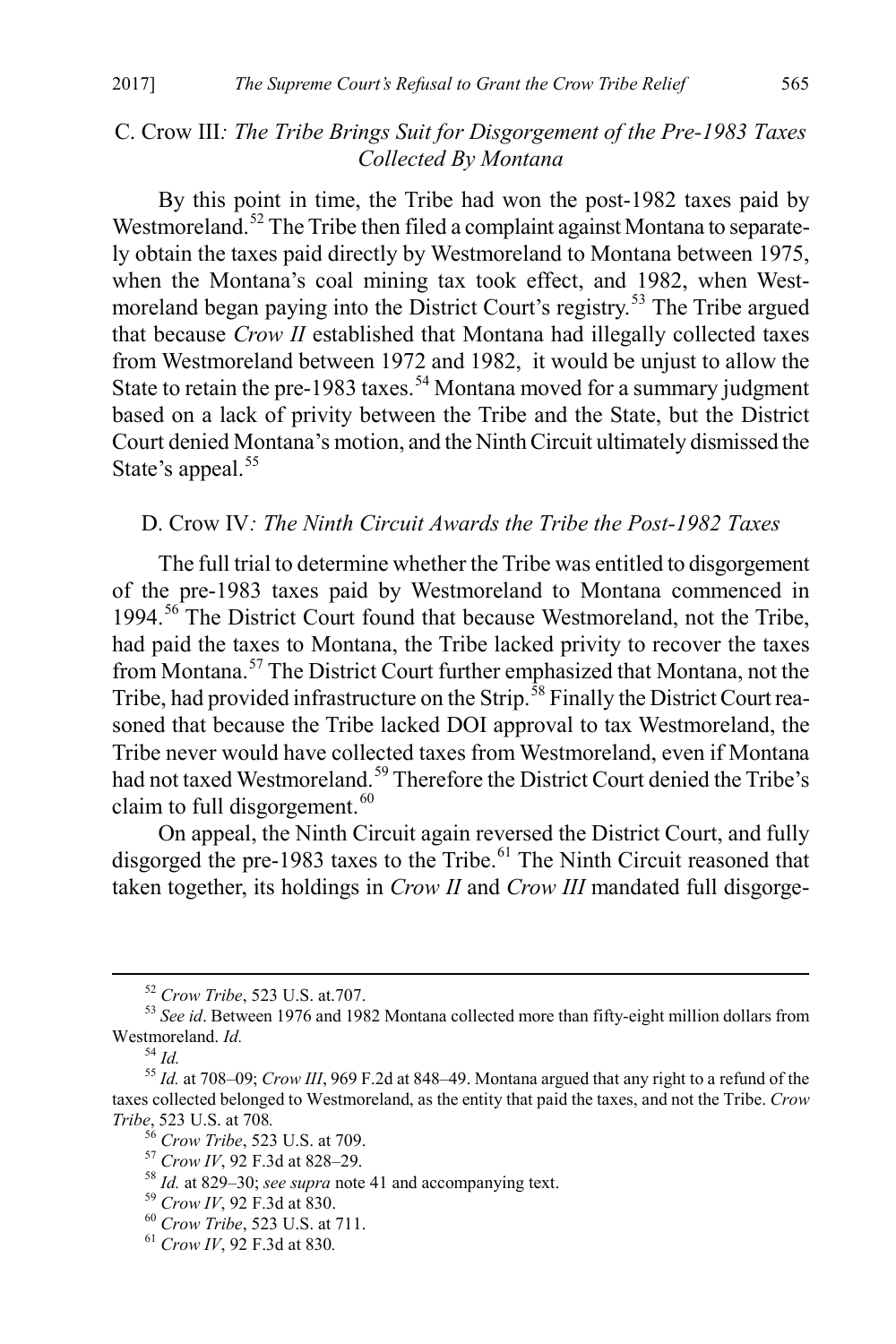ment.[62](#page-8-0) In contrast to the District Court's findings, *Crow III* dismissed the privity requirement, *Crow II* found that the services provided by Montana could not justify its tax, and *Crow II* awarded the post-1982 taxes to the Tribe despite the lack of DOI approval.<sup>[63](#page-8-1)</sup> Montana appealed, and the United States Supreme Court granted certiorari.<sup>[64](#page-8-2)</sup>

### <span id="page-8-11"></span>II. LEGAL BACKGROUND

The Montana Supreme Court decided *Valley County v. Thomas* in 1939, holding that one county was entitled to the full disgorgement of fees unlawful-ly collected by another county.<sup>[65](#page-8-3)</sup> The counties disputed the proper interpretation of a Montana statute that required owners of motor vehicles to obtain licenses and pay applicable fees in the county where the cars were "owned or taxable."[66](#page-8-4) The vehicle owners in question applied for the licenses and paid fees in McCone County, where they worked and parked their cars for eight hours daily.<sup>67</sup> The vehicle owners lived in the Fort Peck townsite, the construc-tion headquarters of a federal dam building project.<sup>[68](#page-8-6)</sup> Both parties agreed that the Fort Peck townsite was not part of McCone County.<sup>[69](#page-8-7)</sup> McCone County argued that because the federal government developed the dam building project, the townsite was not part of adjacent Valley County either, so that Valley County had no monopoly on the issuing of licenses to Fort Peck residents, and could not enjoin McCone County from doing so.<sup>[70](#page-8-8)</sup> The Montana Supreme Court held that Montana never relinquished sovereignty over the Fort Peck townsite to the federal government, and therefore the townsite remained part of Valley County.<sup>[71](#page-8-9)</sup>

Even though the Fort Peck townsite was part of Valley County, McCone County argued that Valley County could not recover the money because there was no privity between the counties.<sup>[72](#page-8-10)</sup> McCone County asserted that only the vehicle owners had privity and could sue McCone County for illegal exaction, and so the appropriate remedy for Valley County was to issue a new tax upon

- <span id="page-8-9"></span><span id="page-8-8"></span>
- 

<span id="page-8-2"></span><span id="page-8-1"></span><span id="page-8-0"></span><sup>&</sup>lt;sup>62</sup> See id. at 828–30. The Ninth Circuit said, "[i]n the process of weighing the equities in favor of and against restitution . . . [n]early every factor relied upon by the district court . . . is either contra-<br>dicted or made irrelevant by our earlier holdings."  $Id$ . dicted or made irrelevant by our earlier holdings." *Id.*<br>
<sup>63</sup> *Id.* at 828–831.<br>
<sup>64</sup> *Crow Tribe*, 523 U.S. at 713.<br>
<sup>65</sup> *See* Valley Cty. v. Thomas, 97 P.2d 345, 364, 367 (Mont. 1939).<br>
<sup>66</sup> *Id.* at 349.<br>
<sup>67</sup> *See* 

<span id="page-8-3"></span>

<span id="page-8-5"></span><span id="page-8-4"></span>

<span id="page-8-6"></span>

<span id="page-8-7"></span>

<span id="page-8-10"></span>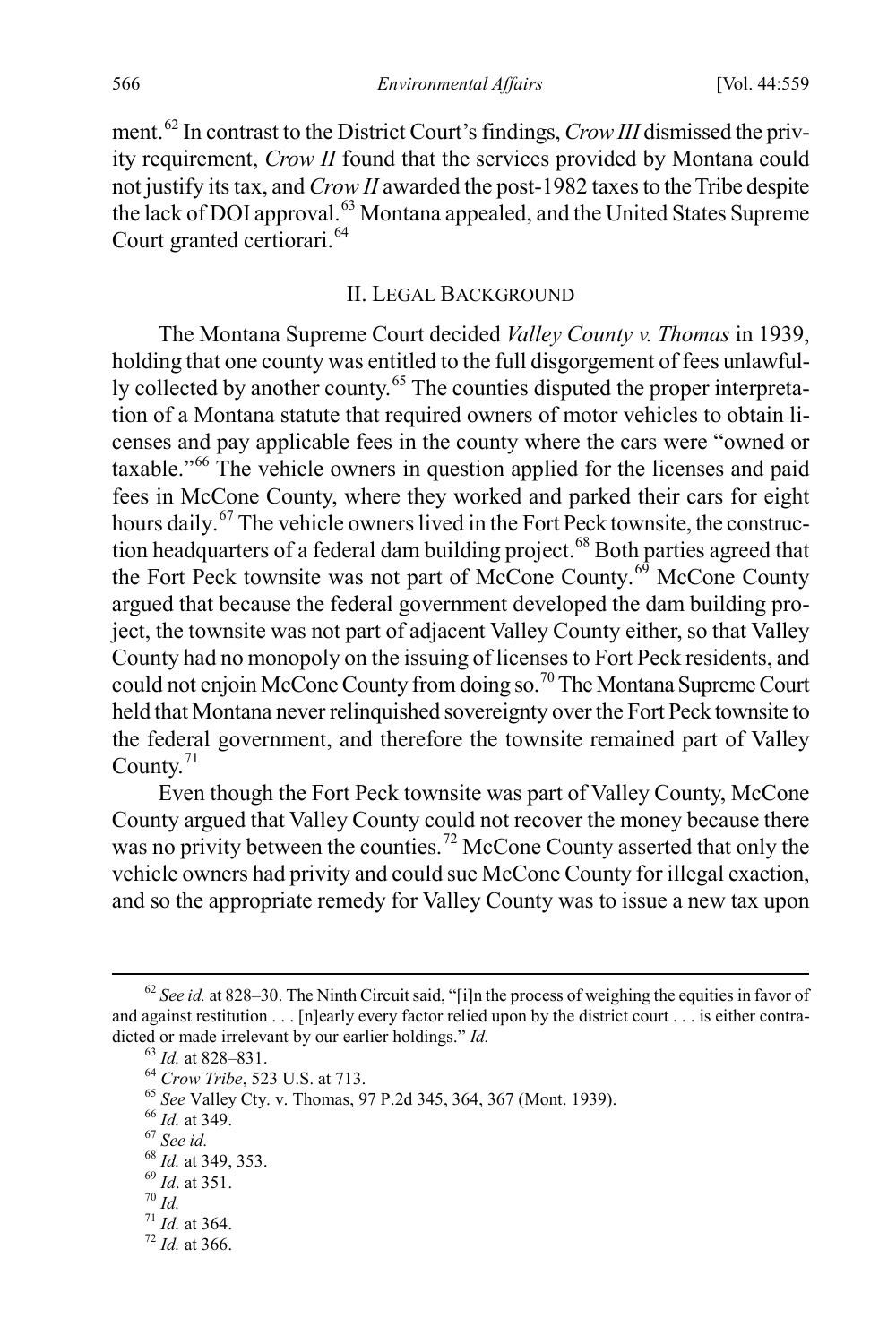vehicle owners.<sup>[73](#page-9-0)</sup> The court rejected McCone County's solution as "clearly inequitable and burdensome."<sup>[74](#page-9-1)</sup> Because McCone County had no right to collect the license fees, yet did so anyway, and because Valley County would have obtained the fees but for McCone County, the Montana Supreme Court ordered full disgorgement from McCone County to Valley County.<sup>[75](#page-9-2)</sup>

In 1989, in *Cotton Petroleum Corp. v. New Mexico*, the United States Supreme Court recognized the State's taxing power over a mining company's onreservation activities.[76](#page-9-3) The Apache Tribe leased part of its reservation land to Cotton Petroleum ("Cotton"), a non-Indian mining company.<sup>[77](#page-9-4)</sup> Cotton paid severance taxes to both the State and the Apache for several years, but brought suit against New Mexico for injunctive relief in 1982.<sup>[78](#page-9-5)</sup> Cotton argued that the Indian Mineral Leasing Act of 1938 ("IMLA") was intended to maximize return to tribes from mining leases, in order to further broaden federal policies that encouraged tribal self-government and economic development.<sup>[79](#page-9-6)</sup> Both the New Mexico District Court and the New Mexico Court of Appeals upheld the State's taxes.<sup>[80](#page-9-7)</sup> On appeal, the United States Supreme Court explained the standard for preemption in Indian law.<sup>[81](#page-9-8)</sup> The state may impose a tax on non-Indian private parties with whom the tribe does business, unless Congress has acted to provide the tribe immunity.<sup>[82](#page-9-9)</sup> But distinct from other areas of the law, that analysis of congressional intent should be "flexible" and "particularized" given the historical precept of tribal sovereignty.<sup>[83](#page-9-10)</sup> Therefore, state law may be

<span id="page-9-3"></span><span id="page-9-2"></span><span id="page-9-1"></span><span id="page-9-0"></span><sup>73</sup> *Id.*<br><sup>74</sup> *Id.*<br><sup>75</sup> *See id.* at 365–66.<br><sup>76</sup> Cotton Petrol. Corp. v. New Mexico, 490 U.S. 163, 186 (1989).<br><sup>77</sup> *Id.* at 168.<br><sup>78</sup> *Id.* at 168, 170. The DOI approved the tribe's severance tax in accordance with t

<span id="page-9-7"></span><span id="page-9-6"></span><span id="page-9-5"></span><span id="page-9-4"></span><sup>79</sup> *Id.* at 177.<br><sup>80</sup> *Id.* at 171. The New Mexico Supreme Court quashed a writ of certiorari, but the U.S. Supreme Court noted probable jurisdiction. *Id.* at 173. In addition to the Indian Mineral Leasing Act ("IMLA") preemption question, the United States Supreme Court invited the parties to argue whether under the Commerce Clause, Indian tribes should be treated as states to determine whether a state tax on non-Indian activity on a reservation needs to take account of the taxes already imposed on the same activity by an Indian tribe. *Id*.

<span id="page-9-9"></span><span id="page-9-8"></span><sup>81</sup> *See id.* at 173–77. **IDE** Court noted that this standard represented a change in the Court's historical  $^{82}$  *Id.* at 175. The Court noted that this standard represented a change in the Court's historical policy toward tribal preemption. *See id.* at 173–75. In the early twentieth century, the Court invalidated state taxes on tribal activities under the doctrine of intergovernmental immunity. *Id.* at 173–74. The idea there was that a state tax on a party in contract with the federal government was a tax on the contract, and so was a constitutionally prohibited tax on the federal government, because it inhibited the government's ability to enter into a contract. *Id.* at 174*. See generally* McCulloch v. Maryland, 17 U.S. (4 Wheat.) 316, 360–62 (1819) (declaring state taxes on the federal bank unconstitutional). 83 *Cotton Petrol. Corp.*, 490 U.S. at 176; *see also* White Mountain Apache Tribe v. Bracker, 448

<span id="page-9-10"></span>U.S. 136, 145 (1980) ("This inquiry is not dependent on mechanical or absolute conceptions of state or tribal sovereignty, but has called for a particularized inquiry into the nature of the state, federal, and tribal interests at stake . . . .").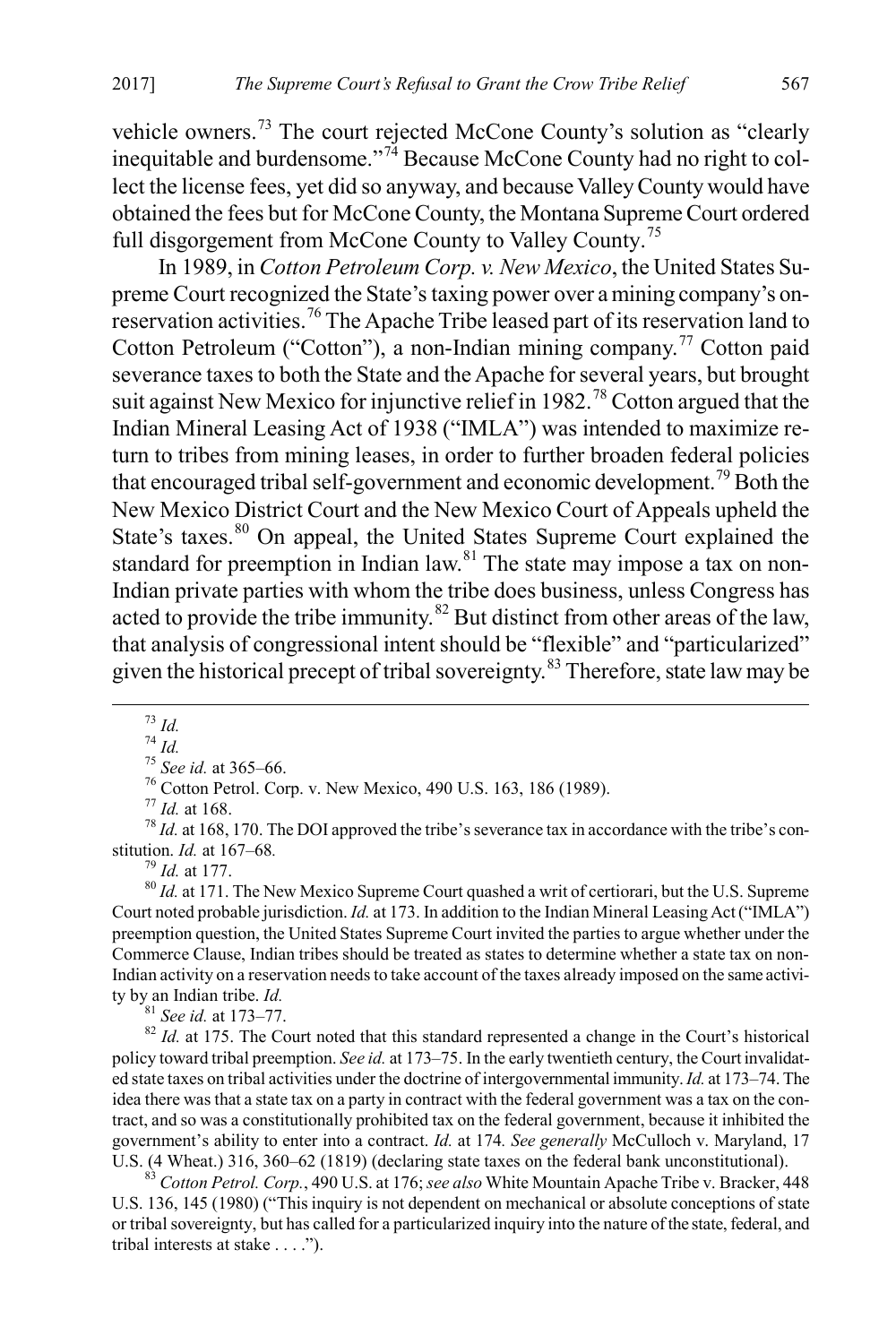preempted based on Congress's implied will, with the history of tribal sovereignty acting as a "necessary backdrop to that process."[84](#page-10-0)

<span id="page-10-10"></span>Because the text of the IMLA neither expressly permits nor precludes state taxes, the Supreme Court turned to the legislative history behind the IM-LA in order to determine Congress's intent.<sup>[85](#page-10-1)</sup> The Court found that the IMLA was designed to remove barriers in Indian mineral leasing not present in the non-Indian domain.<sup>[86](#page-10-2)</sup> The Court noted that while the purpose of the IMLA was "to provide Indian tribes with badly needed revenue," Congress did not intend to "remove all barriers to profit maximization."[87](#page-10-3) Therefore, the IMLA did not preempt New Mexico's taxation of on-reservation mining activity.<sup>[88](#page-10-4)</sup> In a footnote, the Court explained that its decision was not inconsistent with its decision in *Crow II*. [89](#page-10-5) The Court explained that it had summarily affirmed preemption in *Crow II* because Montana's "extraordinarily high" taxes negatively affected the marketability of the Tribe's coal, and so impaired the federal policy favoring the exploitation of Indian resources.<sup>[90](#page-10-6)</sup> By contrast, the Supreme Court found that New Mexico's taxes would have only had a "marginal effect" on the Apache Tribe's demand for leases and ability to increase its own tax rate.<sup>[91](#page-10-7)</sup> Therefore the negative effects of Montana's taxes in *Crow II* were more substantial than New Mexico's taxes in *Cotton Petroleum*, and so New Mexico's taxes did not impair federal policy.<sup>[92](#page-10-8)</sup>

#### <span id="page-10-11"></span>III. ANALYSIS

In 1998, in *Crow Tribe v. Montana*, the United States Supreme Court rejected the Tribe's claim to full disgorgement of the pre-1983 taxes paid by Westmoreland to Montana.<sup>[93](#page-10-9)</sup> Instead, the majority should have awarded full disgorgement, or granted alternative relief through either partial disgorgement

<span id="page-10-0"></span><sup>&</sup>lt;sup>84</sup> *Cotton Petrol. Corp.*, 490 U.S. at 176–77. In other words, congressional intent sufficient for preemption need not be express. *Id.* 

<span id="page-10-1"></span><sup>&</sup>lt;sup>85</sup> *See id.* at 177–80. The Court noted that the legislative history did not explicitly reflect on state taxation. *Id.* at 177–78.

<span id="page-10-2"></span><sup>&</sup>lt;sup>86</sup> *Id.* at 180. One such example was the lack of extralateral mineral rights on Indian lands. *See id.* Whereas in the public domain a discoverer of minerals could mine the ore indefinitely beyond the public land, on Indian territory a discoverer was limited to mining within certain confines. *Id.* at 178. <sup>87</sup> *Id.* at 178 To support the point that the IMLA guarantees Indian tribes the maximum profit

<span id="page-10-3"></span>available without regard to state interests, Cotton cited to the Secretary of the Interior's letter of transmittal to describe the IMLA. *Id.* at 178–79. The Secretary's letter contained the phrase, "[i]t is not believed that the present law is adequate to give the Indians the greatest return from their proper-

<span id="page-10-9"></span><span id="page-10-8"></span>

<span id="page-10-7"></span><span id="page-10-6"></span><span id="page-10-5"></span><span id="page-10-4"></span>ty." *Id.* at 178–79. The Court refused to give the Secretary's words "talismanic effect." *Id.* at 179.<br><sup>88</sup> See id. at 180.<br><sup>89</sup> Id. at 186 n.17.<br><sup>91</sup> Id. at 186–87.<br><sup>91</sup> Id. at 186–87.<br><sup>92</sup> Id. at 186 n.17.<br><sup>93</sup> Montan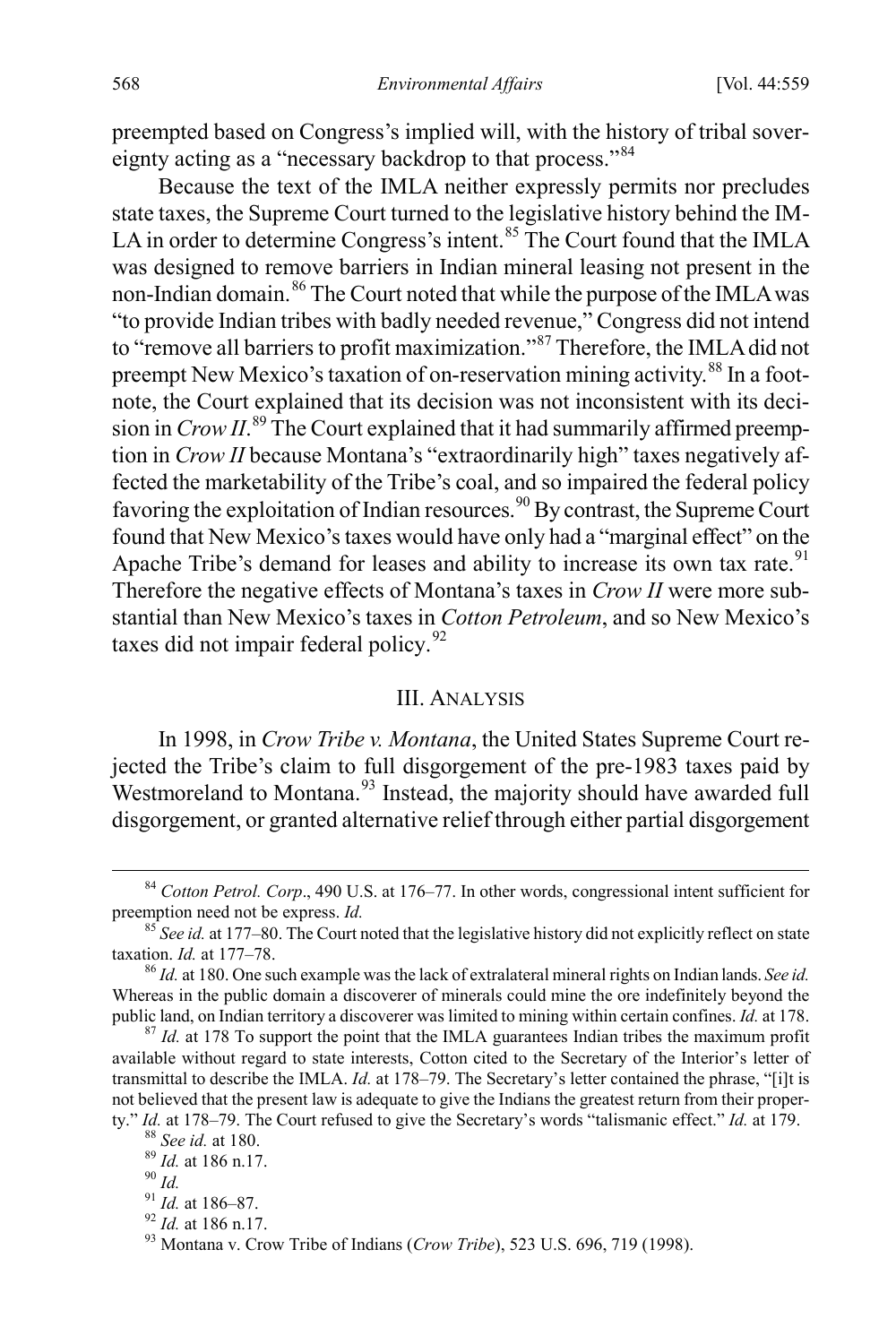or compensatory damages.<sup>[94](#page-11-3)</sup> Alternative relief would have furthered the federal policy of promoting tribal self-government and economic development.<sup>[95](#page-11-4)</sup>

<span id="page-11-0"></span>The Court relied on *Cotton Petroleum Corp. v. New Mexico* to distinguish the remedy in *Valley County v. Thomas*. [96](#page-11-5) The Tribe likened its claim to that made by Valley County in *Thomas*, citing to the Court's invalidation of Montana's taxes in *Crow II*, and arguing that Westmoreland had simply paid the "wrong sovereign," and so all the pre-1983 taxes should be disgorged to the Tribe.[97](#page-11-6) The Court distinguished *Thomas*, explaining that Montana law permit-ted one county to collect the fees at the exclusion of the other.<sup>[98](#page-11-7)</sup> Disgorgement was therefore appropriate in that case because while Valley County had the right to tax, McCone County had actually obtained the money.<sup>[99](#page-11-8)</sup> By contrast, *Cotton Petroleum* established that neither the State nor the Tribe could tax to the "total exclusion" of the other.[100](#page-11-9) And unlike Valley County, the Tribe never had the right to tax in the first place.<sup>[101](#page-11-10)</sup> The Court thus held that the Tribe's request for full disgorgement based on *Thomas* did not follow as between the Tribe and Montana<sup>[102](#page-11-11)</sup>

## <span id="page-11-1"></span>*A. The Supreme Court Should Have Awarded Full Disgorgement*

<span id="page-11-2"></span>The Supreme Court's decision to deny full disgorgement of the pre-1983 taxes was inconsistent with its earlier decision to give the post-1982 taxes to the Tribe.<sup>[103](#page-11-12)</sup> Because the Ninth Circuit granted declaratory and injunctive relief against Montana's taxes in *Crow II*, the Tribe was accordingly awarded the full amount of the post-1982 taxes held in the District Court's registry.[104](#page-11-13) The Supreme Court summarily affirmed that judgment and the corresponding remedy.[105](#page-11-14) Later in *Cotton Petroleum*, the Supreme Court confirmed its summary affirmance of  $Crow II$ .<sup>[106](#page-11-15)</sup> Thus, in  $Crow IV$ , the Ninth Circuit found that Mon-

<span id="page-11-12"></span><span id="page-11-11"></span><span id="page-11-10"></span><sup>101</sup> Crow Tribe, 523 U.S. at 716; *see supra* note[s 26–](#page-4-15)[27](#page-4-3) and accompanying text.<br><sup>102</sup> See Crow Tribe, 523 U.S. at 714–16.<br><sup>103</sup> Compare id. at 699 (holding that the Tribe was not entitled to the post-1982 taxes), *with* tana v. Crow Tribe of Indians, 484 U.S. 997, 997 (1988) (mem.) (summarily affirming the Tribe's

<span id="page-11-4"></span><span id="page-11-3"></span><sup>&</sup>lt;sup>94</sup> See id. at 720–21, 725 (Souter, J., concurring).<br>
<sup>95</sup> See Crow Tribe of Indians v. Montana (*Crow II*), 819 F.2d 895, 898 (9th Cir. 1987).<br>
<sup>96</sup> Crow Tribe, 523 U.S. at 716.<br>
<sup>97</sup> See id. at 714.<br>
<sup>98</sup> Id. at 715–16

<span id="page-11-9"></span><span id="page-11-8"></span><span id="page-11-7"></span><span id="page-11-6"></span><span id="page-11-5"></span><sup>716.</sup> 

<span id="page-11-15"></span><span id="page-11-14"></span><span id="page-11-13"></span><sup>&</sup>lt;sup>104</sup> Crow Tribe, 523 U.S. at 706–07; Crow II, 819 F.2d at 903.<br><sup>105</sup> Montana v. Crow Tribe of Indians, 484 U.S. at 997.<br><sup>106</sup> Cotton Petrol. Corp., 490 U.S. at 186 n.17. In a footnote, the Court said, "We... have no occasion to reexamine our summary affirmance of the . . . conclusion that Montana's . . . taxes may not be imposed on coal mines on Crow tribal property." *Id.*; *see supra* note[s 89](#page-10-10)[–92](#page-10-11) and accompanying text.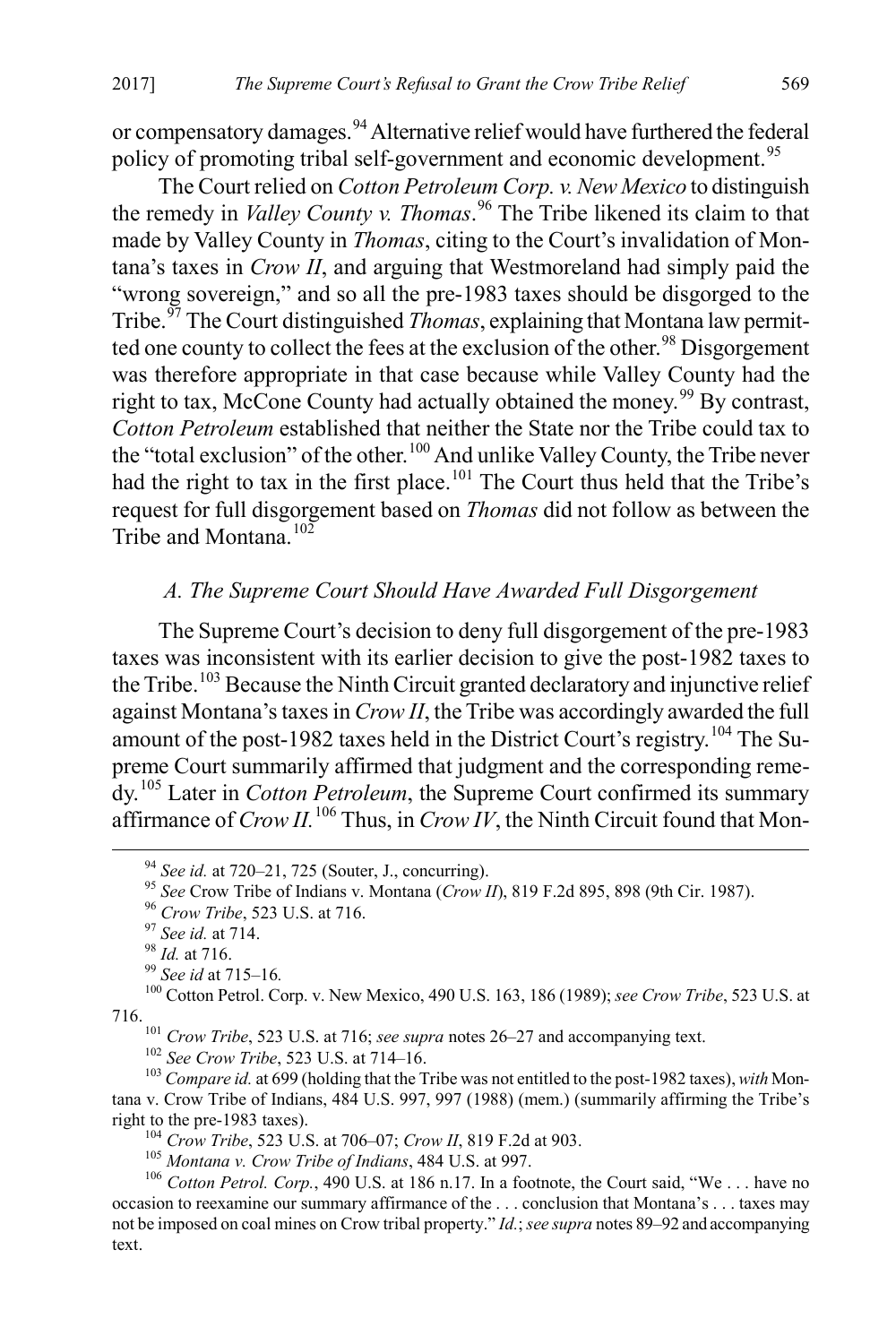tana's arguments for denying the Tribe the pre-1983 taxes were essentially the same as its arguments in the litigation over the post-1982 taxes, and so had already been "rejected explicitly or rendered irrelevant by this court's previous decisions."<sup>107</sup>

Rather than granting the Tribe the pre-1983 taxes, consistent with its summary affirmance of the Tribe's right to the post-1982 taxes, the Supreme Court implied that the Tribe had already been adequately compensated by the post-1982 taxes, and therefore did not deserve the pre-1983 taxes.<sup>[108](#page-12-1)</sup> By denying the Tribe full disgorgement, the Court exercised contradictory discretion, and allowed Montana to retain taxes that the state legislature had always known were potentially illegal.<sup>[109](#page-12-2)</sup> The Court should have instead fully dis-gorged the pre-1983 taxes to the Tribe, consistent with its prior decision.<sup>[110](#page-12-3)</sup>

#### *B. The Supreme Court Could Have Alternatively Awarded Partial Disgorgement*

Even if the Supreme Court had denied the Tribe full disgorgement, the Court could have alternatively awarded partial disgorgement.<sup>111</sup> Because Montana had no right to tax at an "extraordinarily high" rate, and because the Department of the Interior ("DOI") erred in denying the Tribe the right to tax, the Court could have awarded partial disgorgement of the excess taxes.<sup>112</sup> To be sure, *Cotton Petroleum* allowed the State the right to tax on-reservation activi-ties.<sup>[113](#page-12-6)</sup> But as Justice Souter explained in his concurrence, that principle only applied to a certain "economic point," which Montana exceeded by imposing excessively high taxes.<sup>[114](#page-12-7)</sup> The excess taxes collected by Montana were there-

<span id="page-12-0"></span> <sup>107</sup> *See* Crow Tribe of Indians v. Montana (*Crow IV*), 92 F.3d 826, 830 (1996); *see supra* notes

<span id="page-12-1"></span><sup>&</sup>lt;sup>108</sup> Crow Tribe, 523 U.S. at 725 (Souter, J., concurring) ("[T]he District Court's previous award to the Tribe of all taxes paid into the registry after 1982 amounted to a windfall big enough to provide at least rough restitution for the excessive share of taxes collected in the preceding six years."). The Court said, "Montana's retention of . . . taxes must be assessed in light of the court-ordered distribution of all funds in the registry to the United States, as trustee for the Tribe." *Id.* at 719 (majority opin-

<span id="page-12-2"></span>ion).<br><sup>109</sup> *Crow IV*, 92 F.3d at 829 n.3 (noting that the Montana legislature expected litigation to settle the legality of the taxes it imposed, and yet did not place the taxes in escrow until the Tribe brought suit). In their brief, the Tribe further noted that allowing Montana to retain the taxes would disincentivize local governments from avoiding potentially illegal practices, and encourage additional burdens on Indian commerce. Brief for Respondent Crow Tribe, *supra* note [1,](#page-1-5) at 30.<br>
<sup>110</sup> See Crow IV, 92 F.3d at 830.<br>
<sup>111</sup> See Crow Tribe, 523 U.S. at 720 (Souter, J., concurring).<br>
<sup>112</sup> Id.<br>
<sup>113</sup> Cotton Petrol. Corp., 490

<span id="page-12-7"></span><span id="page-12-6"></span><span id="page-12-5"></span><span id="page-12-4"></span><span id="page-12-3"></span>identify the exact maximum amount Montana could tax, it made clear that the state's taxes were excessive and not narrowly tailored to serve legitimate interests. *See Crow II*, 819 F.2d at 902.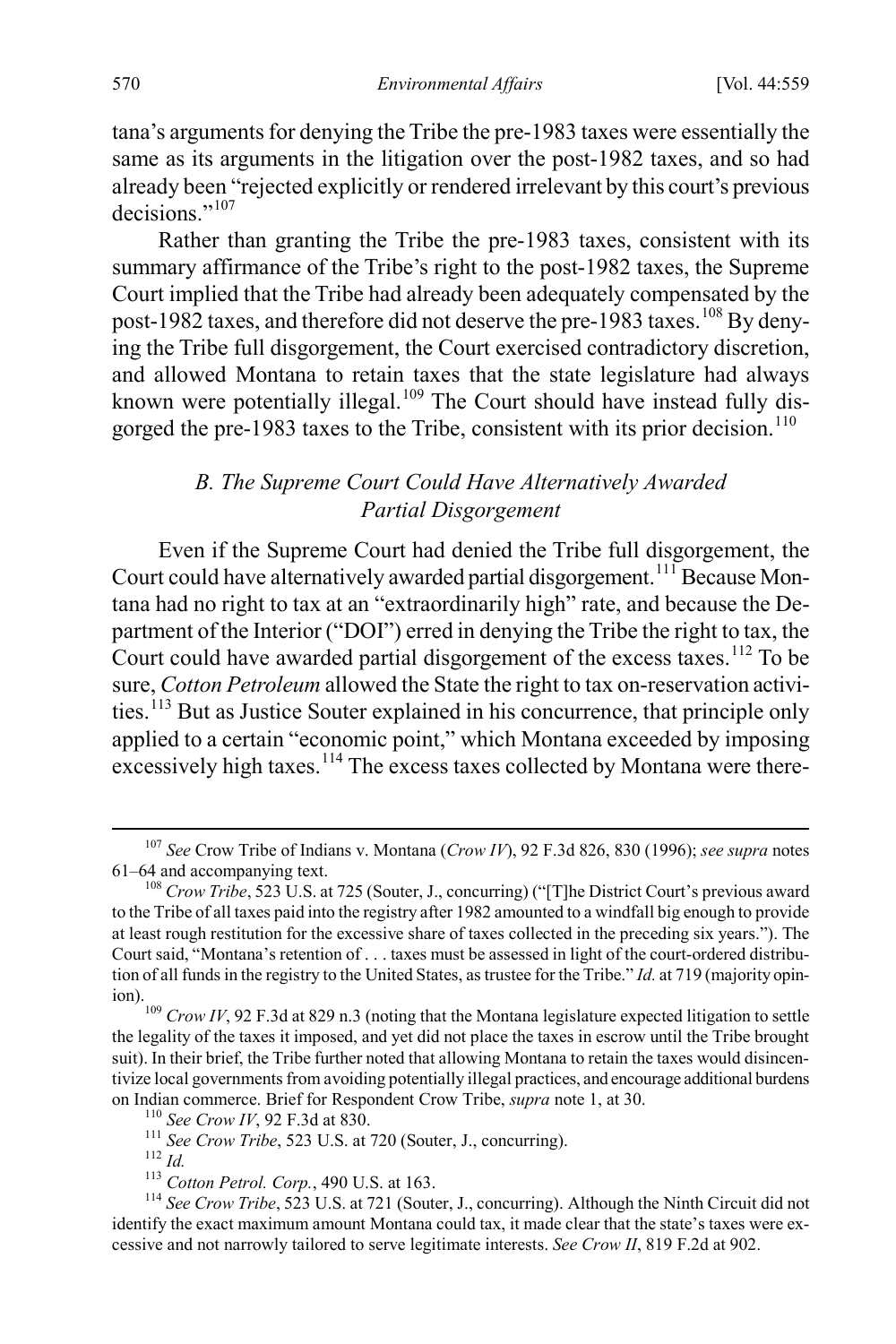fore as illegally exacted as the licensing fees ordered disgorged in *Thomas*. [115](#page-13-0) That prohibited portion of taxes collected by Montana could have been award-ed to the Tribe as a partial disgorgement.<sup>[116](#page-13-1)</sup>

The Court further could have found that the Tribe was entitled to collect taxes from Westmoreland, despite the DOI's ostensible disapproval.<sup>[117](#page-13-2)</sup> In both *Crow I* and *Crow II*, the Ninth Circuit found that the minerals underneath the Strip were a "component of the reservation land itself."<sup>[118](#page-13-3)</sup> Based on these findings, the District Court remarked that the DOI's rejection of the Tribe's proposed tax was mistaken.[119](#page-13-4) Although the DOI intended for the Tribe's tax to apply to on-reservation activities not including the Strip, the District Court found that the DOI's approval actually applied to the Strip given the Ninth Circuit's findings.[120](#page-13-5) Although the Supreme Court treated this finding as immaterial, given that the Tribe did not receive explicit approval from the DOI, the Court could have allowed the Tribe to proceed as a rightful taxing authority similar to Valley County in *Thomas*. [121](#page-13-6) One of the primary purposes behind the IMLA was to remove technical requirements and complicated procedures that prevented tribes from leasing their land.<sup>[122](#page-13-7)</sup> By treating as dicta the lower courts' finding that the DOI should have granted the Tribe the right to tax, the Supreme Court betrayed Congress's intent.<sup>[123](#page-13-8)</sup> If the Court had both recognized that Montana was not allowed to tax beyond a certain economic point, and that the Tribe should have had the right to tax, the Court could have awarded the Tribe partial disgorgement of the excess taxes in line with prior case precedent.<sup>[124](#page-13-9)</sup>

## *C. The Supreme Court Could Have Alternatively Remanded to Determine Compensatory Damages*

Even if the Supreme Court did not find any disgorgement appropriate, it could have alternatively remanded the case for a factual determination of com-

<span id="page-13-0"></span> <sup>115</sup> *Crow Tribe*, 523 U.S. at 722 (Souter, J., concurring); *see* Valley Cty. v. Thomas, 97 P.2d 345,

<span id="page-13-3"></span><span id="page-13-2"></span><span id="page-13-1"></span><sup>&</sup>lt;sup>116</sup> *See Crow Tribe*, 523 U.S. at 722 (Souter, J., concurring). <sup>117</sup> *See id.* at 722–23. <sup>118</sup> *Crow II*, 819 F.2d at 898; Crow Tribe of Indians v. Montana (*Crow I*), 650 F.2d 1104, 1117 (9th Cir. 1981).<br><sup>119</sup> *Crow Tribe*, 523 U.S. at 723 (Souter, J., concurring).<br><sup>120</sup> *Id.* <sup>121</sup> *See id.* At oral argument, in response to the Tribe's claim that the DOI made a mistake by

<span id="page-13-6"></span><span id="page-13-5"></span><span id="page-13-4"></span>disapproving the tax, Justice Scalia remarked that "[i]t was the reality, whether it was a mistake or not." Transcript of Oral Argument at 38, Montana v. Crow Tribe of Indians, 523 U.S. 696 (1998) (No.

<span id="page-13-8"></span><span id="page-13-7"></span><sup>&</sup>lt;sup>122</sup> *Crow I*, 650 F.2d at 1112.<br><sup>123</sup> *See supra* note[s 14](#page-3-0)[–20](#page-4-16) and accompanying text. *But see Crow I*, 650 F.2d at 1113 (reaching the opposite conclusion). <sup>124</sup> *See Crow Tribe*, 523 U.S. at 720 (Souter, J., concurring); *Cotton Petrol. Corp.*, 490 U.S. at

<span id="page-13-9"></span><sup>193</sup> (1989); *Valley Cty.*, 97 P.2d at 367.